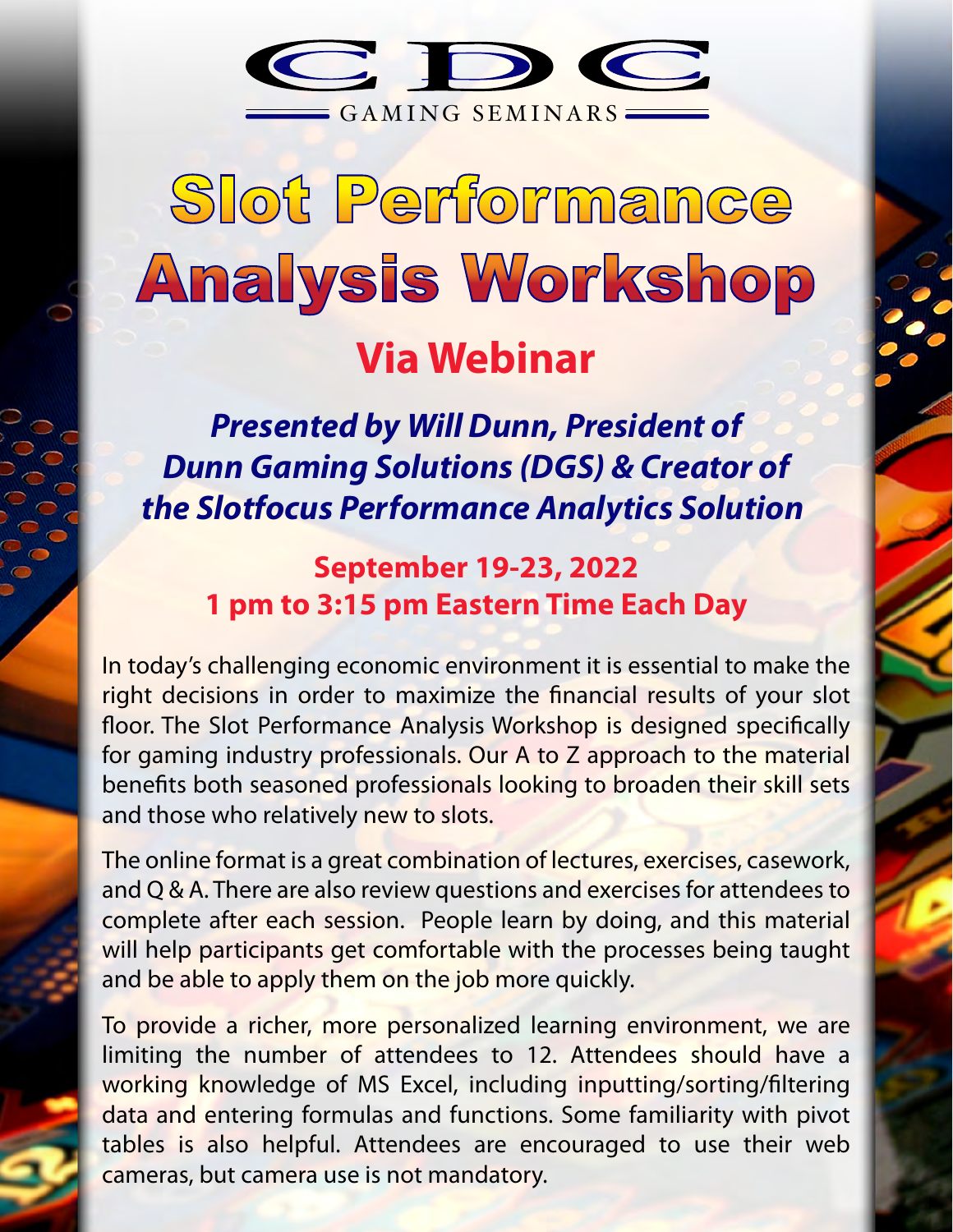

# **Workshop Topics**

#### **1. Overview and Review Exercises\***

- Slot Machine Basics
- Useful Financial Analysis Concepts
- Incremental Contribution and Measurement

#### **2. Statistics for Slot Analysis,** *including***:**

- Describing Data
- Standard Deviation
- Anomalies
- Correlation
- Regression
- Trending

#### **3. Game Math and Par Sheet Elements,** *including***:**

- The Game Cycle
- Basic Probabilities
- Understanding the Paytable (Par, Hit Frequency, Standard Deviation, Volatility Index)
- Statistical Analysis of Actual to Theoretical Win Percentage Variance

#### **4. Slot Key Performance Metrics,** *including***:**

- Popularity and Productivity Measures
- Supply and Demand
- Floor Optimization

#### **5. Slot Performance Evaluation**

- Develop a framework for analysis
- Machines, Game Titles, Cabinets, Manufacturers

#### **6. Isolating Effects of Location on Machine Performance**

- Decision Trees
- Regression Analysis
- Impact of Social Distancing

#### **7. Supplementing Performance Analysis with Player Analytics**

#### **8. Comprehensive Performance Analysis,** *including***:**

- Diagnosing Underperforming Machines
- Pros / Cons of Revenue Share Games
- Going from Data to Strategy

\* In order to spend as much time as possible on slot analysis, this seminar assumes participants have a basic knowledge of slot machines and accounting/financial analysis concepts such as Profit and Loss, Variances, Mix Percentages, Ranking/Indexing, Normalization, and Allocation. A tutorial on slot machine basics and financial analysis concepts is available on the instructor's website for review prior to attending the seminar. Details on how to access this information will be provided after registration.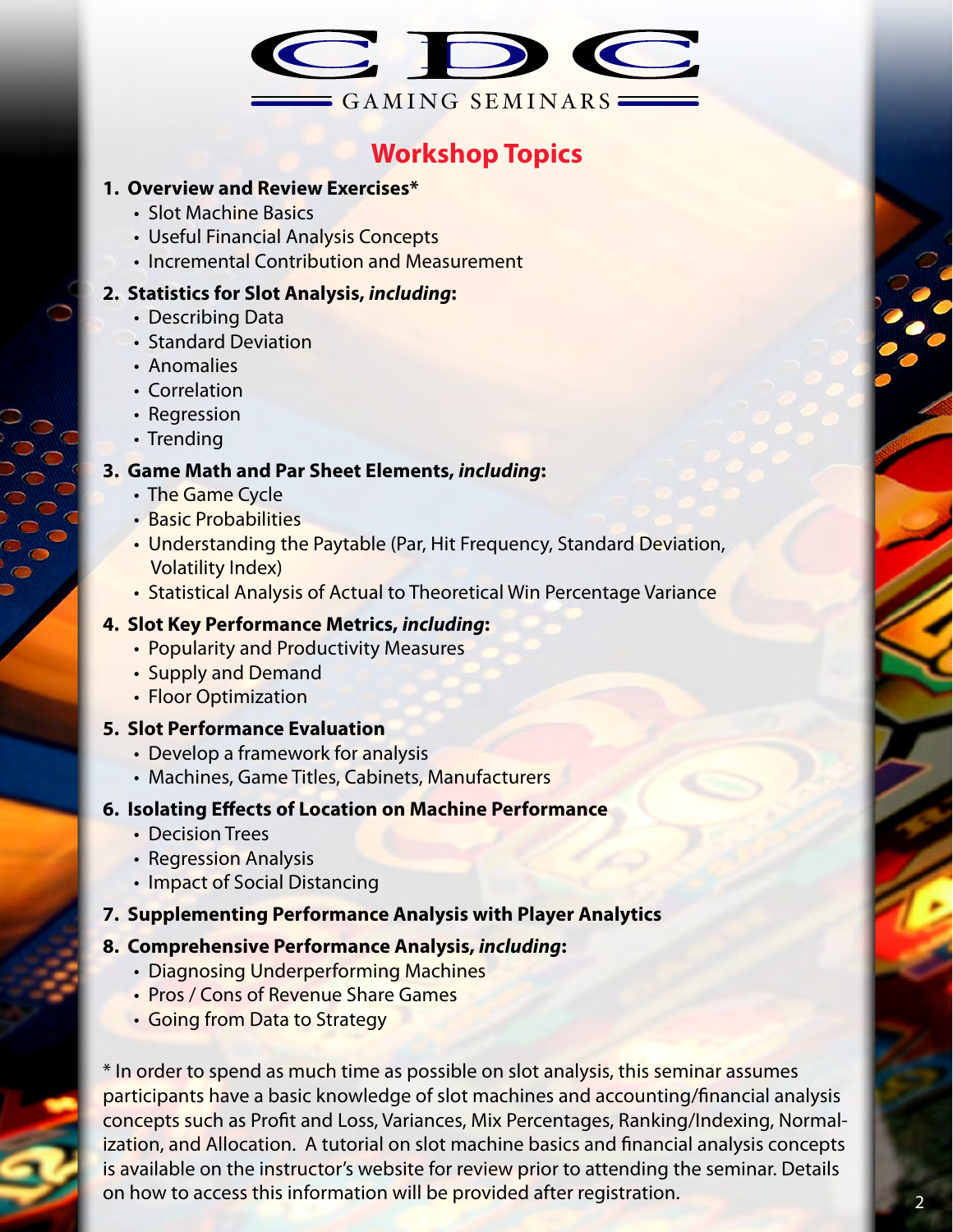

#### **Comments from participants:**

*"I loved it, thought it was awesome, very informative. I learned a lot of new things."* "Wonderful. Loved everything about the class. Two hours flew by."

"The biggest plus for me is the course material (pdf, slide shows, visuals, excel files). The book *was easy to follow along with zero "fluff."* 

*"Straight to the point, organized, and boiled down to the most useful concepts AND practical applications."*

*"It was a lot of fun – I had a blast. I liked the on-line set up."*

*"Thank you very much for the content and the level of the course. I am new to this position and it was really a wonderful opportunity."*

*"Very good. Very informative. Will is very knowledgeable."*

*"I found the course very helpful. It was great to learn from a slot analytical standpoint and hear from the casino side as a manufacturer."*

*"In depth. No ller - everything was informative, prepared you for the next section." "This is a fantastic course. I like the hands on aspect of it, the materials are all user friendly, and the information presented is extremely useful for any position that analyzes slot data." "Highly, Highly, Highly recommend!!!!!"*

# **Instructor: William Dunn**

William Dunn is President of Dunn Gaming Solutions (DGS), a consulting firm serving the gaming industry. DGS specializes in applying advanced analytical and predictive modeling techniques to understand customer profitability and quantify incremental contributions of operations and marketing variables. The philosophy of DGS is to help clients maximize profitability by accomplishing three critical tasks: measure, learn, and adapt. Dunn is also the creator of SlotFocus Performance Analytics™, a subscription service that enables casino operators to outsource advanced slot analytics (learn more at www.slotfocus.com).



A leading analyst in all aspects of casino marketing and operations, Mr. Dunn has extensive publication credentials. He was a featured business intelligence columnist for Slot Manager quarterly. He has also contributed to academic research projects published in periodicals including the Gaming Research and Review Journal, the Journal of Travel & Tourism Marketing, the Journal of Hospitality & Tourism Research, and the International Journal of Hospitality Management. His expertise has been tapped as a panelist at Global Gaming Expo (G2E) and the Business of Gaming Conference.

Prior to forming Dunn Gaming Solutions, Mr. Dunn spent several years working in front-line, back-of-house, and executive capacities. His previous industry employers include Barona Resort & Casino, Aladdin Resort Casino, The Venetian Resort Hotel Casino, Rio All-Suite Hotel & Casino, and Sands Expo & Convention Center. Mr. Dunn has worked with numerous casinos in both the U.S. and Europe.

Dunn holds an MBA & Casino Leadership Program certification from the University of Nevada, Las Vegas. 3